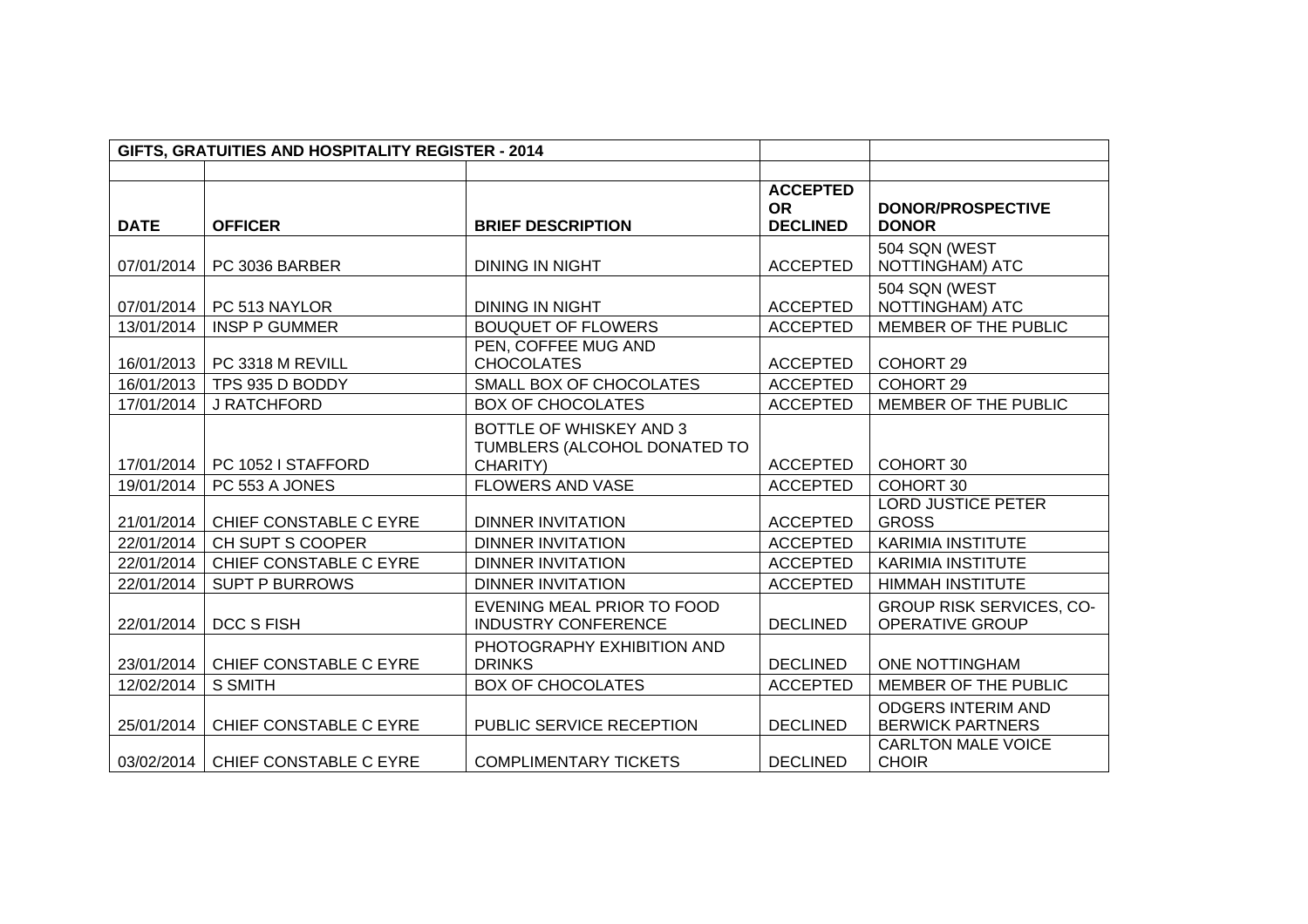|            |                            |                                      |                 | <b>HIGH SHERIFF OF</b>   |
|------------|----------------------------|--------------------------------------|-----------------|--------------------------|
| 03/02/2014 | CHIEF CONSTABLE C EYRE     | <b>LUNCH</b>                         | <b>ACCEPTED</b> | <b>NOTTINGHAM</b>        |
| 07/02/2014 | <b>KAYT RADFORD</b>        | BOTTLE OF WINE AND FLOWERS           | <b>ACCEPTED</b> | <b>WORK PLACEMENT</b>    |
|            |                            | THANK YOU CARD AND BOX OF            |                 |                          |
| 19/02/2014 | PC 153 M POOLEY and others | <b>CHOCOLATES</b>                    | <b>ACCEPTED</b> | MEMBER OF THE PUBLIC     |
| 22/02/2014 | DC 31 J PRICE              | <b>BOTTLE OF WINE</b>                | <b>ACCEPTED</b> | MEMBER OF THE PUBLIC     |
| 28/02/2014 | CHIEF CONSTABLE C EYRE     | <b>COMPLIMENTARY TICKETS</b>         | <b>DECLINED</b> | NOTTINGHAM RUGBY CLUB    |
|            |                            |                                      |                 | UNIVERSITY OF            |
| 03/03/2014 | CHIEF CONSTABLE C EYRE     | DINNER INVITATION                    | <b>ACCEPTED</b> | <b>NOTTINGHAM</b>        |
| 10/03/2014 | <b>PC 2130 I CLAY</b>      | <b>BOTTLE OF WINE</b>                | <b>DECLINED</b> | <b>FRIESLAND SCHOOL</b>  |
|            |                            |                                      |                 | <b>WINTHORPE PRIMARY</b> |
| 14/03/2014 | PCSO 8130 H SAMSON-BAILEY  | <b>BOX OF CHOCOLATES</b>             | <b>ACCEPTED</b> | <b>SCHOOL</b>            |
| 20/03/2014 | <b>PC 2130 I CLAY</b>      | <b>BOX OF CHOCOLATES</b>             | <b>ACCEPTED</b> | <b>FRIESLAND SCHOOL</b>  |
| 25/03/2014 | <b>SUPT M MCFARLANE</b>    | <b>CAKE</b>                          | <b>ACCEPTED</b> | <b>MALT CROSS TRUST</b>  |
| 26/03/2014 | PC 2631 C COPLEY           | <b>BOTTLE OF BEER</b>                | <b>DECLINED</b> | <b>VICTIM OF CRIME</b>   |
|            | PCSO 9405 G CLEMENTS-      |                                      |                 |                          |
| 26/03/2014 | <b>PARKER</b>              | <b>BUNCHES OF FLOWERS</b>            | <b>ACCEPTED</b> | MEMBERS OF THE PUBLIC    |
| 28/03/2014 | CHIEF CONSTABLE C EYRE     | SHABBAT DINNER INVITATION            | <b>ACCEPTED</b> | RABBI TANYA SAKHNOVICH   |
| 30/03/2014 | PC 3362 H KINSEY           | <b>BOX OF CHOCOLATES</b>             | <b>ACCEPTED</b> | MEMBERS OF THE PUBLIC    |
|            |                            |                                      |                 | NOTTINGHAMSHIRE BRANCH   |
| 03/04/2014 | CHIEF CONSTABLE C EYRE     | <b>DINNER INVITATION</b>             | <b>ACCEPTED</b> | OF NARPO                 |
| 14/04/2014 | <b>RONNIE ADAMS</b>        | <b>DINNER INVITATION</b>             | <b>DECLINED</b> | <b>VENSON</b>            |
|            |                            |                                      |                 | PRESIDENT OF THE         |
|            |                            |                                      |                 | NOTTINGHAMSHIRE COUNTY   |
| 16/04/2014 | CHIEF CONSTABLE C EYRE     | <b>INVITATION TO THE COUNTY SHOW</b> | <b>ACCEPTED</b> | <b>SHOW</b>              |
| <b>BET</b> |                            |                                      |                 |                          |
| 22/4/14    |                            |                                      |                 |                          |
| <b>AND</b> |                            |                                      |                 |                          |
| 30/4/14    | DC 1948 A MILLER           | <b>BOTTLE OF WINE</b>                | <b>DECLINED</b> | <b>VICTIM OF CRIME</b>   |
| 24/04/2014 | DC 1520 K NEWTON           | <b>BUNCH OF FLOWERS</b>              | <b>ACCEPTED</b> | MEMBER OF THE PUBLIC     |
| 24/04/2014 | DC 1520 K NEWTON           | £50 JOHN LEWIS VOUCHER               | <b>DECLINED</b> | MEMBER OF THE PUBLIC     |